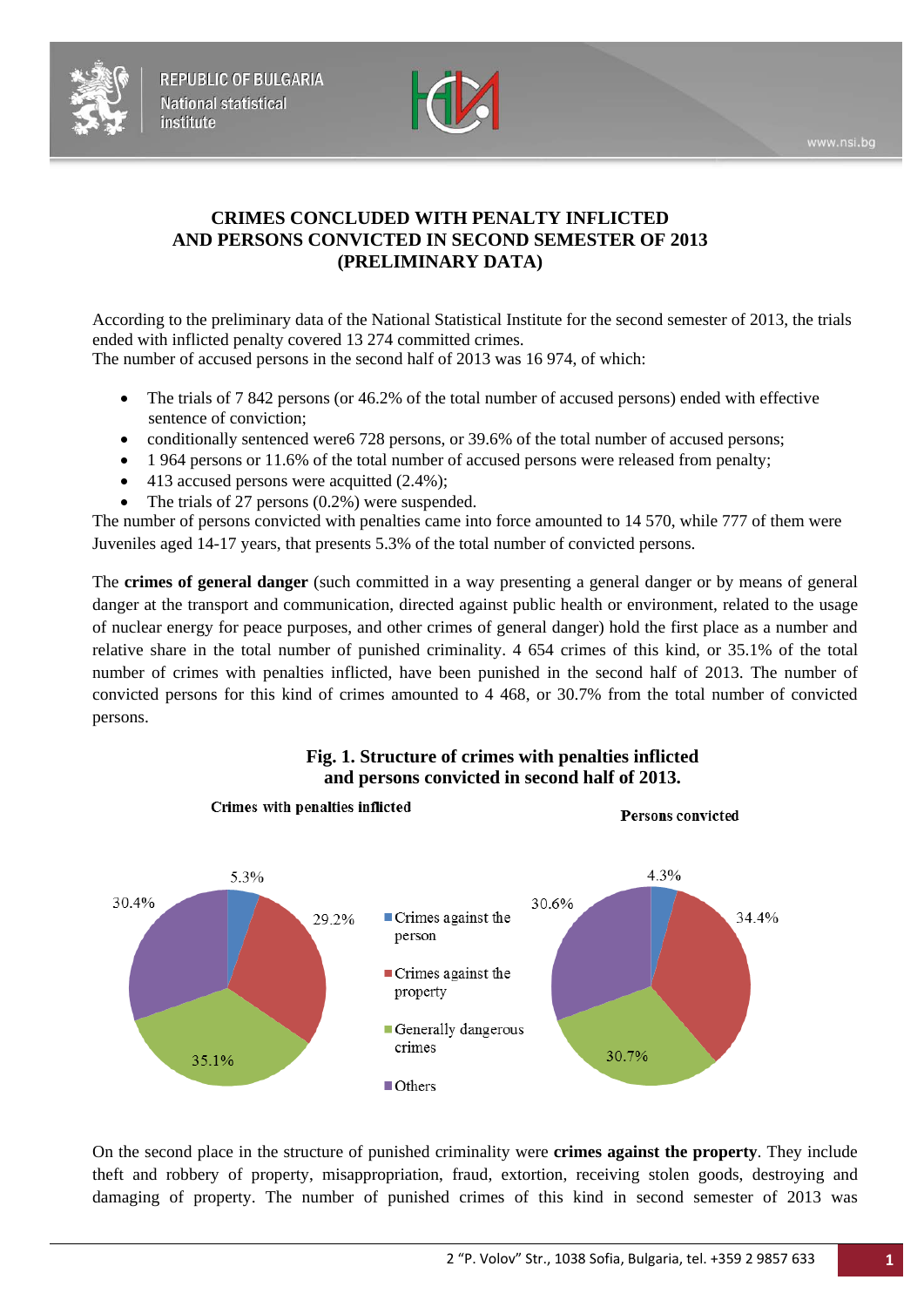



3 875 (29.2%). The number of persons convicted for this kind of crimes was 5012, or 34.4% from the total number of convicted persons during second half of 2013.

For committed 1 423 **crimes against the activity of state bodies, public organizations and persons performing public duties**1 895 persons were convicted that presents 13.0% of the total number of convicted persons.

Trials for 1 373 committed **crimes against the economy** or 10.3% of the total number of punished criminality ended with penalties. 1 435 persons (9.8% of the total number of convicted persons with penalty came in force).

Punished **crimes against the person** (homicide, assault and battery, discrediting, kidnapping and illegal constraint, compulsion, disclosure of a secret of another, insult and libel, debauchery, rape and traffic of people) amounted to 707 in the second half of 2013, which constituted 5.3% from the total number of crimes concluded with infliction of penalty. The number of persons convicted for commitment of that type of crimes was636.

Trials for 480 **documentary crimes** ended with punishment (3.6%) as 360 persons were convicted. 764 persons were convicted for commitment of 762 **other types of crimes**.

#### **Crimes of general danger**

- The greatest number and relative share among that type of crimes was the punished cases of crimes against the transport and communications. Their number was 3 634 or 78.1% of the total number of punished crimes of general danger. 3 557 persons or 79.6% of the total number of punished crimes of general danger were convicted for commitment of that type crimes.
- 70 trials for thefts of motor vehicles ended with penalty. 72 persons were convicted for commitment of that type of crime.
- During the second half of 2013 the number of punished drug-related crimes (contraband of drugs, production, processing, possessing, dissemination, transportation, carrying and other) was 709, as convicted persons were 637.

#### **Crimes against the property**

- Theft of property was most distributed type of crime among the crimes against the property. 2 925 crimes "thefts of property" or 75.5% of the total number of punished crimes of that type were concluded with infliction of penalty, as the number of convicted persons for this kind of crime was 3 965 (79.1% of the total number of convicted for crimes against the property persons).
- Robberies are most severe crimes according to their legal and criminal characteristic. 402 (8.0% of the total number of convicted persons for crimes against the property) persons were convicted for 307 robberies.
- The trials ended with penalty inflicted for 215 committed frauds. The number of persons convicted for that kind of crimes was 234 or 4.7% of the total number of convicted persons for crimes against the property.
- The trials ended with penalty inflicted for 185 crimes "destroying and damaging of property", as 178 persons were convicted (3.6%of the total number of convicted persons for crimes against the property).

#### **Crimes against the person**

- Among that type of crimes "bodily harm" hold first place. Trials for 268 crimes was concluded with penalties inflicted in the second half of 2013 and the number of persons convicted for committed bodily harms was 262 or 41.2% of the total number of convicted for crimes against the person.
- Persons convicted for "debauchery" were 133 or 20.9% of the total number of persons convicted for committed crimes against the person.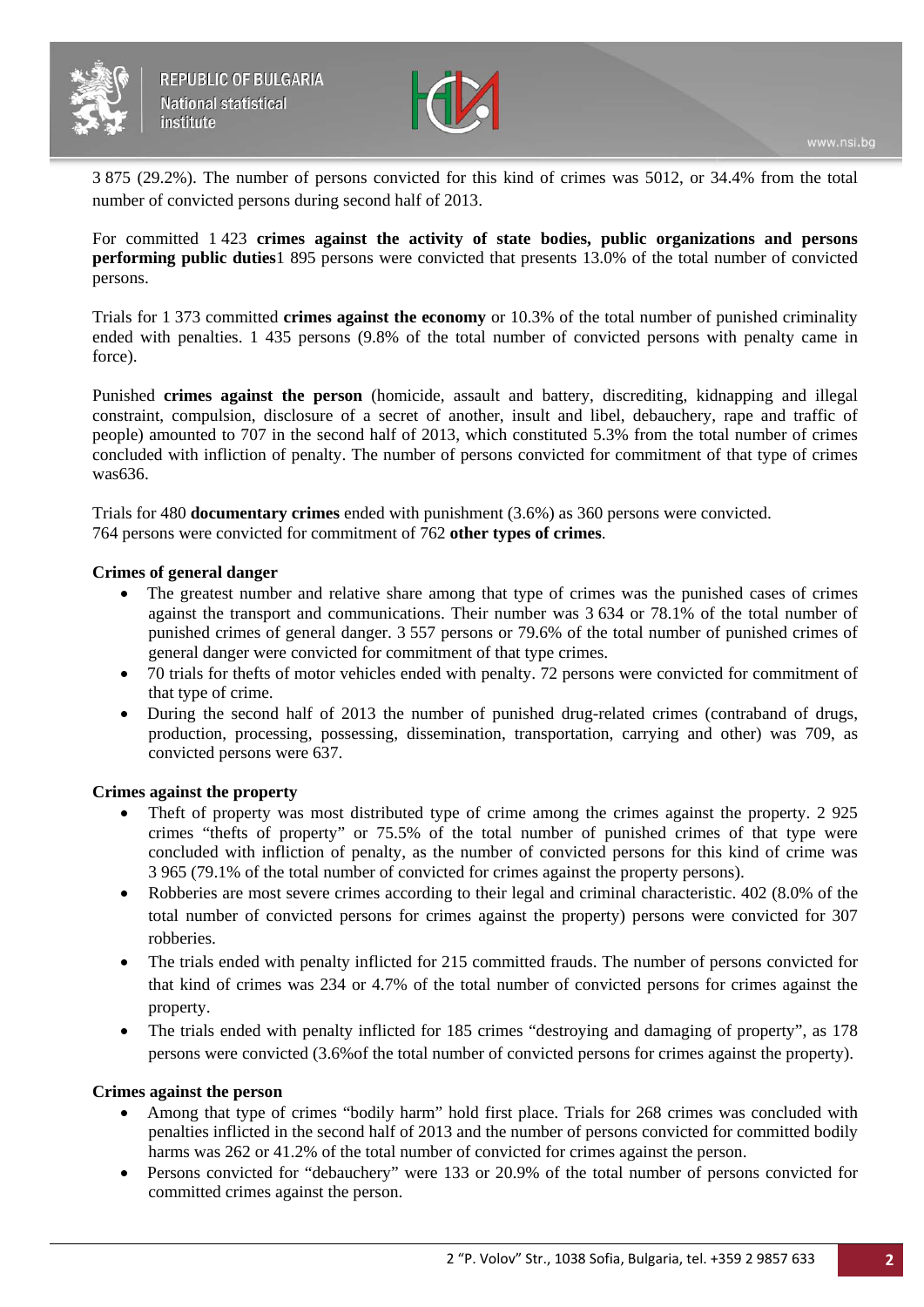



- 46 persons were convicted for homicides (committed and attempted) and 48 for rape (committed and attempted).
- 52 trials for trafficking of human beings were ended with penalty as 31 persons were convicted.

# **Persons convicted for other types of crimes**

Among crimes against the activities of state bodies, public organizations and persons performing public duties with greatest share were persons convicted for committed crimes against the order of governance - 93.4% (1 769 persons). 1 593 persons of them were convicted for illegal crossing of the state boundary, and for bringing of persons across the boundary - 113 persons. Smallest was the relative share of persons convicted for bribery - 2.5% (47 persons).

Among the crimes against the economy with largest number and relative share were persons convicted for crimes against different economic branches - 1 106 persons (77.1%), followed by persons convicted for crimes against the custom regime - 175 persons (12.2%) and for crimes against the monetary and credit system - 145 persons (10.1% of the total number of convicted for crimes against the economy persons).

More than a half (57.0%) of persons convicted for crimes against the order and public peace were convicted for hooliganism - 143 persons.

## **Persons convicted by gender**

According to the NSI's preliminary data, the distribution of convicted persons in the second half of 2013 by gender was as follow:

- The number of convicted males was 13 376 or 91.8% of the total number of convicted persons. With greatest number and relative share were convicted males belonging to the age group from 18 to 24 years followed by the group aged 30 - 39 - 26.6 and 25.8% of the total number of convicted males respectively.
- Convicted females were 1 194 with relative share 8.2%. Greatest was the number and relative share of convicted females aged 30 - 39 and 40 - 49 - 29.1 and 17.4% respectively.



# **Fig. 2. Structure of persons convicted by gender and age in second half of 2013.**

#### **Persons convicted by age**

• The largest was number and relative share of persons convicted aged 30 - 39 - 3 804 persons or 26.1% of the total number of convicted persons.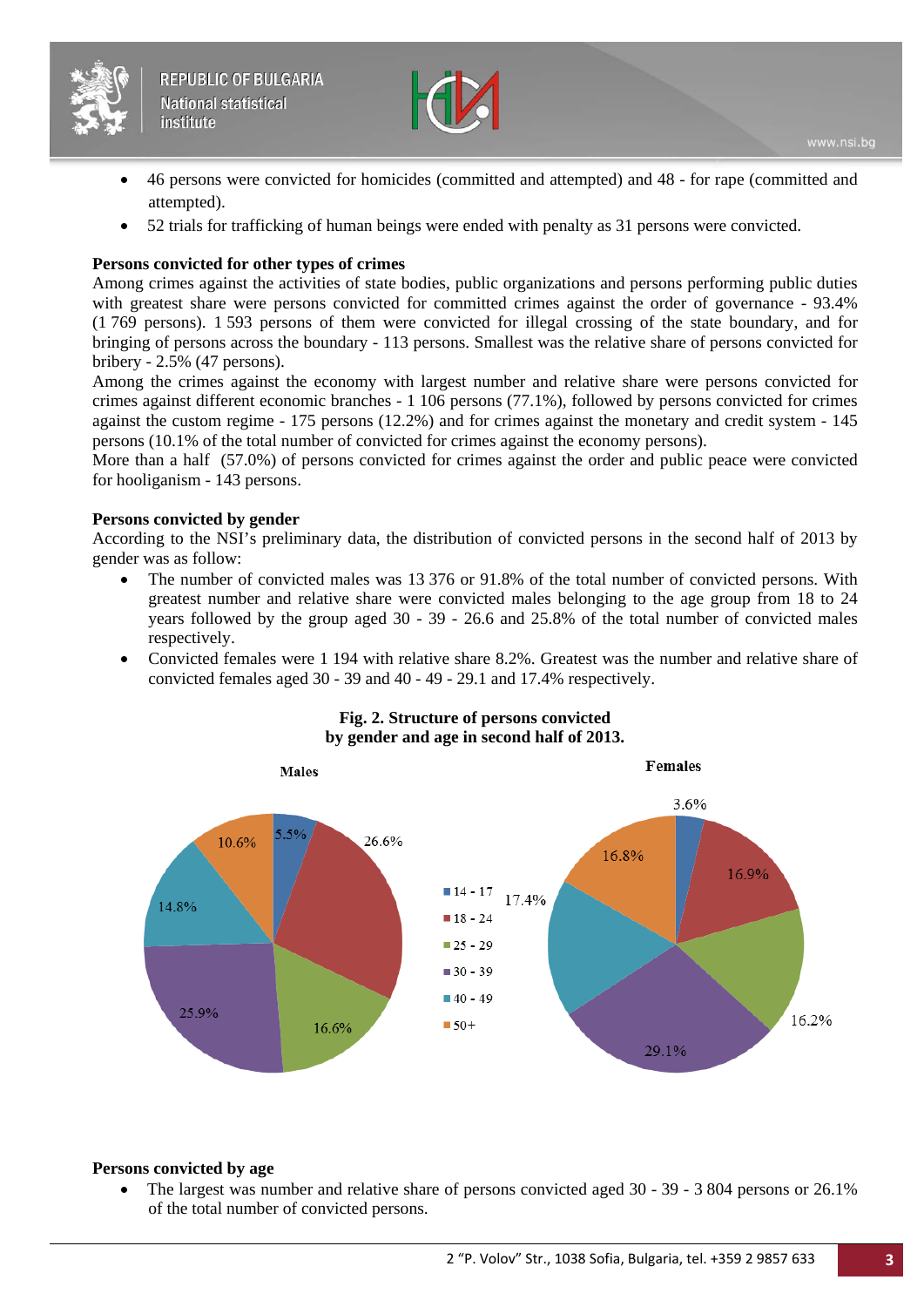



- Second place was for convicted persons from 18 to 24 years 3 763 persons or 25.8%.
- Convicted persons aged 25 29 were 2 416 or 16.6%.
- Convicted persons aged 40 49 were 2 186 or 15.0%.
- Convicted persons aged 50 and above were 1 624 or 11.2%.
- The smallest was number and relative share of convicted Juvenile persons aged 14 17 777 persons or 5.3% of the total number of convicted persons.

#### **Persons convicted by penalty imposed**

The number of persons convicted to "imprisonment" in second six months of 2013 was 9 600 or 65.9% of the total number of convicted persons. With the highest number and rate were persons convicted to imprisonment "up to 6 months" - 5 208 persons (54.3% of total persons convicted to imprisonment), followed by penalty" from 6 months to 1year" - 2 434 persons (25.4%), "from 1 to 3 years" - 1 664 persons (17.3%), "from 3 to 5 years" -183 persons (1.9%). With penalty "Imprisonment from 5 to 15 years" were convicted 98 persons (1.0%) and from 15 to 30 years - 13 persons (0.1%).

Life imprisonment was imposed to 2 persons.

Penalty of probation was imposed to 4 333 persons (29.7% of the total number of convicted persons) and fine - 463 persons, or 3.2% of the total number of convicted persons.

## **Fig.3.Structure of persons convicted to imprisonment in second half of 2013.**

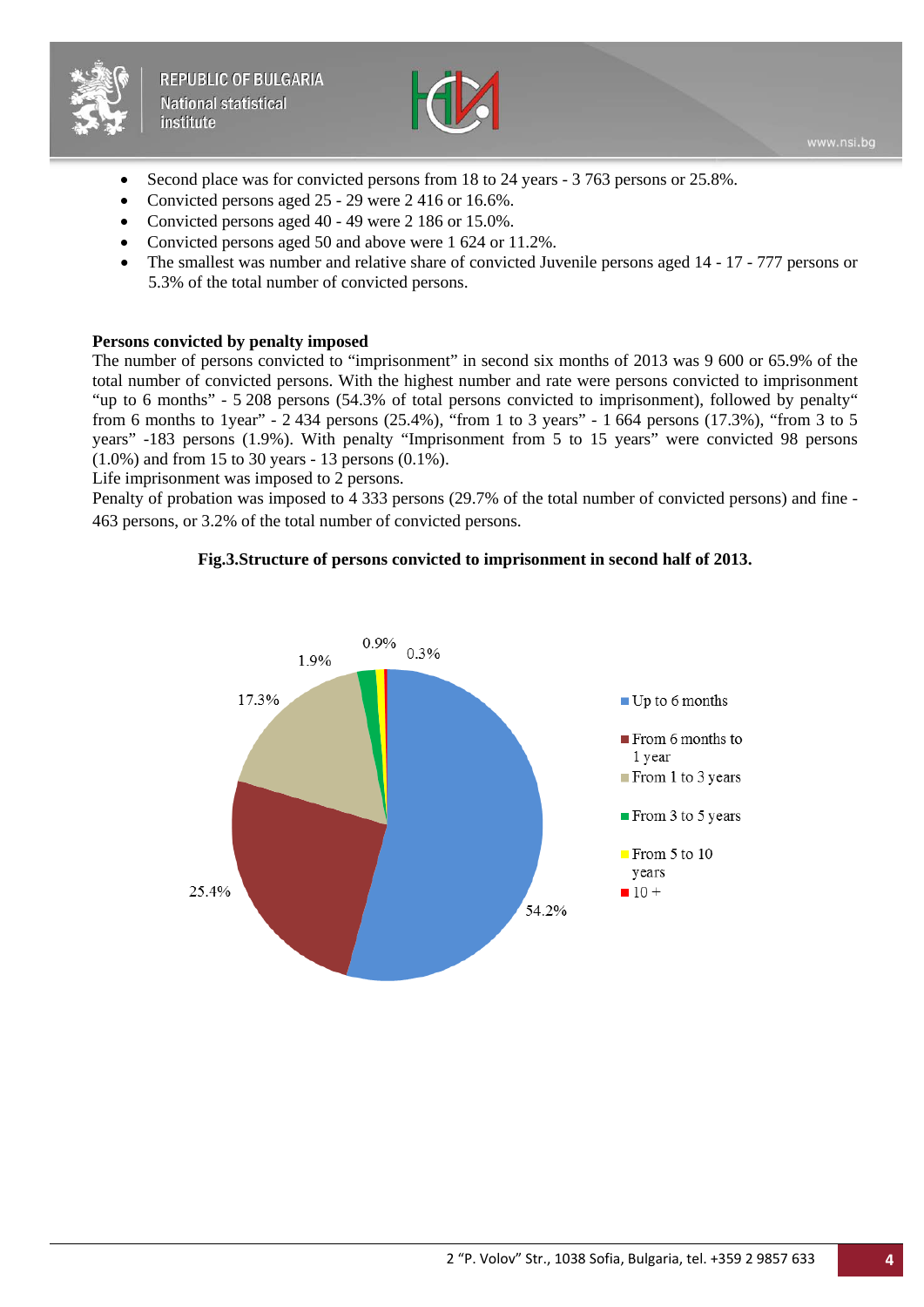



# **Methodological notes**

Data on crimes and persons convicted are obtained by processing six months information received from the regional, district and military courts on penal trials.

The survey object is the activity of the regional and district courts on penal trials of general, private and administrative character. Since 1998 the information for the activity of military courts is also included. The information about the activity of Supreme Court of Cassation is not included. Data from Prosecutor's Office of the Republic of Bulgaria are not included in statistical data for first half of the year.

Surveyed units are crimes, concluded with penalty inflicted and persons convicted with sentences come into force.

The numbers of crimes and persons convicted for certain reference year or period include those with sentence that has come into force during the same year or period.

Persons convicted with all kinds of inflicted penalty, including conditionally sentenced persons are included in the total number of persons convicted.

In the number of crimes concluded with penalty inflicted are included all crimes with inflicted penalty regardless they had been committed by one or more persons.

The age of persons convicted is given in completed years. Persons who have completed 14, but not 18 years are considered juveniles.

Convicted juvenile persons are included in the total number of persons convicted.

For additional information see NSI' web page - [http://www.nsi.bg](http://www.nsi.bg/)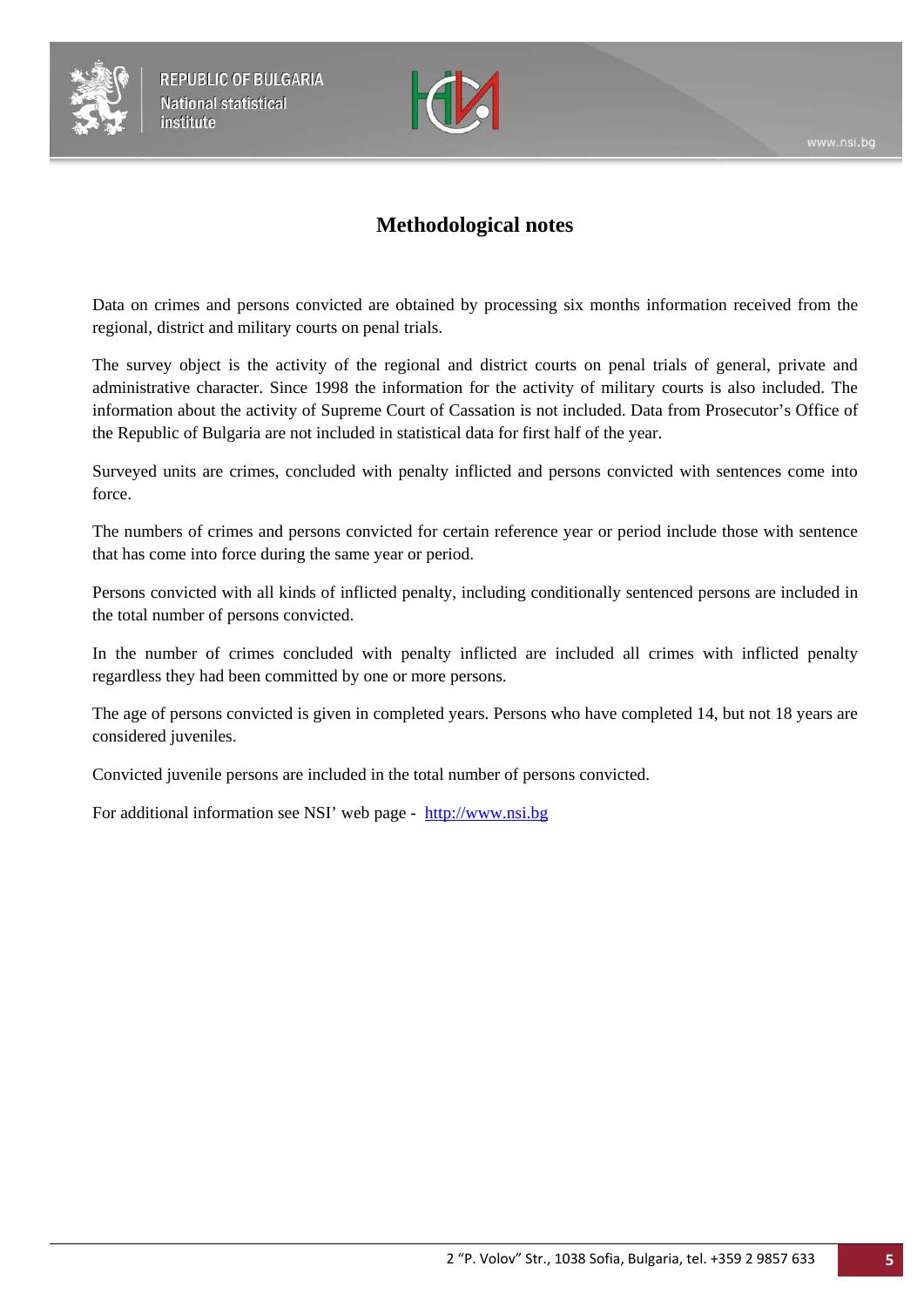



# **Annex**

#### Table 1

#### **CRIMES WITH PENALTY INFLICTED AND PERSONS CONVICTED IN THE SECOND SEMESTERS OF 2012 AND 2013<sup>1</sup>**

|                                          |                                               |                             |                                         |                       |                             | (Number)                         |
|------------------------------------------|-----------------------------------------------|-----------------------------|-----------------------------------------|-----------------------|-----------------------------|----------------------------------|
|                                          |                                               | 2012                        |                                         |                       | 2013 <sup>2</sup>           |                                  |
|                                          |                                               |                             | <b>Semesters</b>                        |                       |                             |                                  |
|                                          |                                               | <b>Second</b>               |                                         | <b>Second</b>         |                             |                                  |
| Kind of crime                            | <b>Crimes</b><br>with<br>penalty<br>inflicted | <b>Persons</b><br>convicted |                                         | <b>Crimes</b><br>with | <b>Persons</b><br>convicted |                                  |
|                                          |                                               | <b>Total</b>                | <b>of</b><br>which:<br><b>Juveniles</b> | penalty<br>inflicted  | <b>Total</b>                | of<br>which:<br><b>Juveniles</b> |
| Total <sup>3</sup>                       | 14262                                         | 15942                       | 961                                     | 13274                 | 14570                       | 777                              |
| of which:                                |                                               |                             |                                         |                       |                             |                                  |
| Crimes against the person<br>of which:   | 809                                           | 774                         | 48                                      | 707                   | 636                         | 44                               |
| Homicide                                 |                                               |                             |                                         |                       |                             |                                  |
| (committed and attempted)                | 55                                            | 57                          | $\overline{4}$                          | 46                    | 46                          | 4                                |
| Bodily harm                              | 381                                           | 383                         | 16                                      | 268                   | 262                         | 18                               |
| Debauchery<br>of which: rape             | 139                                           | 135                         | 26                                      | 138                   | 133                         | 19                               |
| (committed and attempted)                | 35                                            | 35                          | 3                                       | 41                    | 48                          | $\overline{4}$                   |
| Crimes against the citizen's rights      | 104                                           | 102                         | 5                                       | 78                    | 94                          | 6                                |
| Crimes against marriage,                 |                                               |                             |                                         |                       |                             |                                  |
| family and youth                         | 451                                           | 440                         | 4                                       | 368                   | 360                         | $\mathbf{2}$                     |
| Crimes against the property<br>of which: | 4614                                          | 6270                        | 765                                     | 3875                  | 5012                        | 577                              |
| Theft                                    | 3526                                          | 5095                        | 663                                     | 2925                  | 3965                        | 484                              |
| Robbery                                  | 363                                           | 443                         | 80                                      | 307                   | 402                         | 70                               |
| Misappropriation                         | 84                                            | 83                          | 1                                       | 53                    | 50                          |                                  |
| Fraud                                    | 257                                           | 276                         | 5                                       | 215                   | 234                         | $\overline{4}$                   |
| Extortion                                | 12                                            | 16                          | $\overline{a}$                          | 16                    | 10                          | $\overline{2}$                   |
| Destruction and damaging                 |                                               |                             |                                         |                       |                             |                                  |
| of property                              | 184                                           | 170                         | 8                                       | 185                   | 178                         | 10                               |
| <b>Crimes against the economy</b>        | 1319                                          | 1401                        | 14                                      | 1373                  | 1435                        | 15                               |
| of which: crimes                         |                                               |                             |                                         |                       |                             |                                  |
| against the customs regime               | 114                                           | 130                         |                                         | 163                   | 175                         | 1                                |
| Crimes against the financial, tax        |                                               |                             |                                         |                       |                             |                                  |
| and insurance system                     | 75                                            | 67                          |                                         | 71                    | 58                          |                                  |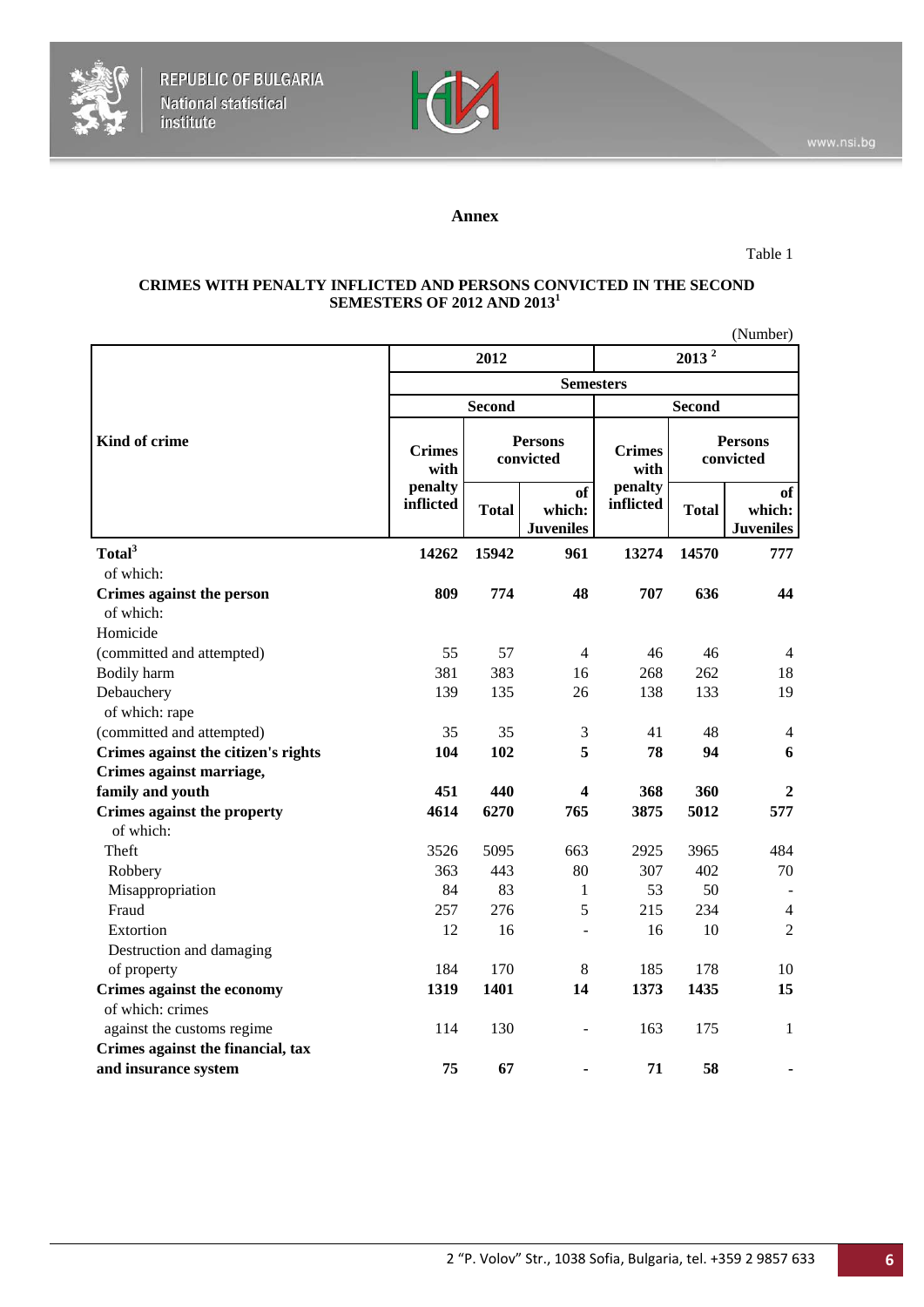



| (continued and end)                     |                       |                             |                                  |                              |                             | (Number)                         |  |
|-----------------------------------------|-----------------------|-----------------------------|----------------------------------|------------------------------|-----------------------------|----------------------------------|--|
|                                         |                       | 2012                        |                                  | $2013^2$<br><b>Semesters</b> |                             |                                  |  |
|                                         |                       |                             |                                  |                              |                             |                                  |  |
|                                         |                       | <b>Second</b>               |                                  |                              | <b>Second</b>               |                                  |  |
| Kind of crime                           | <b>Crimes</b><br>with | <b>Persons</b><br>convicted |                                  | <b>Crimes</b><br>with        | <b>Persons</b><br>convicted |                                  |  |
|                                         | penalty<br>inflicted  | <b>Total</b>                | of<br>which:<br><b>Juveniles</b> | penalty<br>inflicted         | <b>Total</b>                | of<br>which:<br><b>Juveniles</b> |  |
| Crimes against the activity             |                       |                             |                                  |                              |                             |                                  |  |
| of state bodies, public                 |                       |                             |                                  |                              |                             |                                  |  |
| organisations and persons               |                       |                             |                                  |                              |                             |                                  |  |
| performing public duties<br>of which:   | 914                   | 1174                        | 46                               | 1423                         | 1895                        | 80                               |  |
| Illegal crossing of the                 |                       |                             |                                  |                              |                             |                                  |  |
| boundary                                | 620                   | 856                         | 44                               | 1137                         | 1593                        | 76                               |  |
| Bringing of persons across the boundary | 64                    | 101                         | 1                                | 81                           | 113                         | $\overline{2}$                   |  |
| <b>Bribery</b>                          | 55                    | 52                          |                                  | 44                           | 47                          |                                  |  |
| <b>Documentary crimes</b>               | 564                   | 464                         | 6                                | 480                          | 360                         | $\overline{2}$                   |  |
| Crimes against the order and the public |                       |                             |                                  |                              |                             |                                  |  |
| peace                                   | 288                   | 306                         | 9                                | 243                          | 251                         | 5                                |  |
| of which: hooliganism                   | 186                   | 197                         | 8                                | 154                          | 143                         | 3                                |  |
| <b>Generally dangerous crimes</b>       | 5118                  | 4936                        | 64                               | 4654                         | 4468                        | 46                               |  |
| of which:                               |                       |                             |                                  |                              |                             |                                  |  |
| Arson                                   | 45                    | 42                          | $\overline{4}$                   | 28                           | 29                          | $\overline{4}$                   |  |
| Illegal production,                     |                       |                             |                                  |                              |                             |                                  |  |
| possessing and use                      |                       |                             |                                  |                              |                             |                                  |  |
| of weapon, explosion and                |                       |                             |                                  |                              |                             |                                  |  |
| ammunition                              | 248                   | 215                         | 1                                | 198                          | 159                         | 1                                |  |
| Crimes against the transport            |                       |                             |                                  |                              |                             |                                  |  |
| and communications                      | 4085                  | 4008                        | 18                               | 3634                         | 3557                        | 10                               |  |
| Theft of motor vehicles                 | 99                    | 107                         | 17                               | 70                           | 72                          | 13                               |  |
| Drug-related crimes                     | 613                   | 537                         | 23                               | 709                          | 637                         | 18                               |  |
| <b>Military crimes</b>                  | $\overline{2}$        | 3                           |                                  | $\overline{2}$               | 1                           | ٠                                |  |

<sup>1</sup> According to sentences come into force

<sup>2</sup> Preliminary data.

<sup>3</sup>Incl. persons convicted for crimes committed abroad.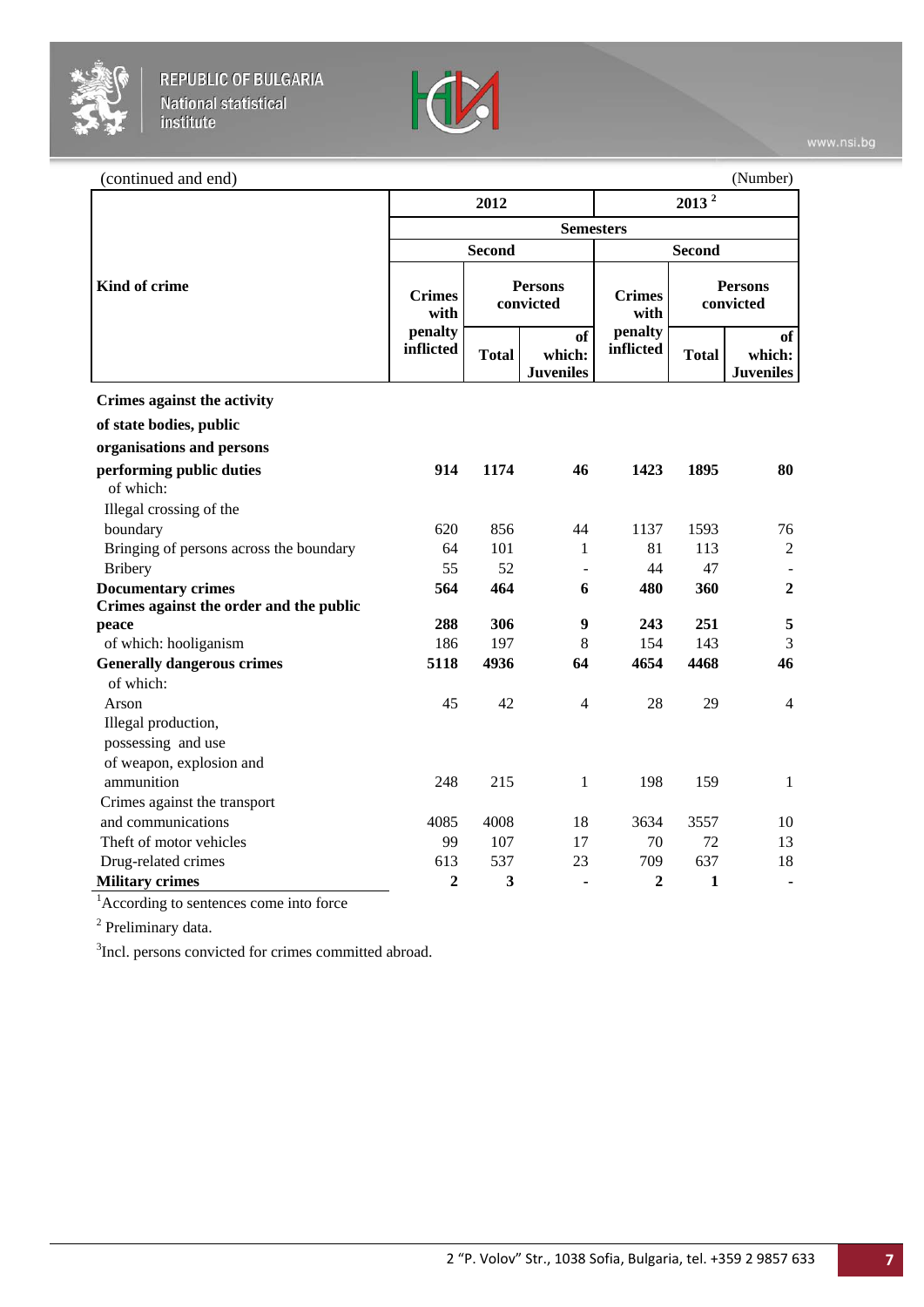



Table 2

#### **PERSONS CONVICTED BY SEX AND AGE IN THE SECOND SEMESTERS OF 2012 AND 2013<sup>1</sup>**

|                            |                  | (Number)          |  |  |
|----------------------------|------------------|-------------------|--|--|
|                            | 2012             | 2013 <sup>2</sup> |  |  |
| Sex and age                | <b>Semesters</b> |                   |  |  |
|                            | <b>Second</b>    | <b>Second</b>     |  |  |
| Total <sup>3</sup>         | 15942            | 14570             |  |  |
| Male                       | 14729            | 13376             |  |  |
| Female                     | 1213             | 1194              |  |  |
| <b>Juveniles</b> (14 - 17) | 961              | 777               |  |  |
| Male                       | 918              | 734               |  |  |
| Female                     | 43               | 43                |  |  |
| <b>Adults (over 18)</b>    | 14981            | 13793             |  |  |
| Male                       | 13811            | 12642             |  |  |
| Female                     | 1170             | 1151              |  |  |
| 18-24                      | 4105             | 3763              |  |  |
| Male                       | 3895             | 3561              |  |  |
| Female                     | 210              | 202               |  |  |
| 25-29                      | 2707             | 2416              |  |  |
| Male                       | 2519             | 2223              |  |  |
| Female                     | 188              | 193               |  |  |
| 30-39                      | 4112             | 3804              |  |  |
| Male                       | 3770             | 3457              |  |  |
| Female                     | 342              | 347               |  |  |
| 40-49                      | 2355             | 2186              |  |  |
| Male                       | 2134             | 1978              |  |  |
| Female                     | 221              | 208               |  |  |
| 50 and over                | 1702             | 1624              |  |  |
| Male                       | 1493             | 1423              |  |  |
| Female                     | 209              | 201               |  |  |

<sup>1</sup> According to sentences come into force

<sup>2</sup> Preliminary data.

<sup>3</sup>Incl. persons convicted for crimes committed abroad.